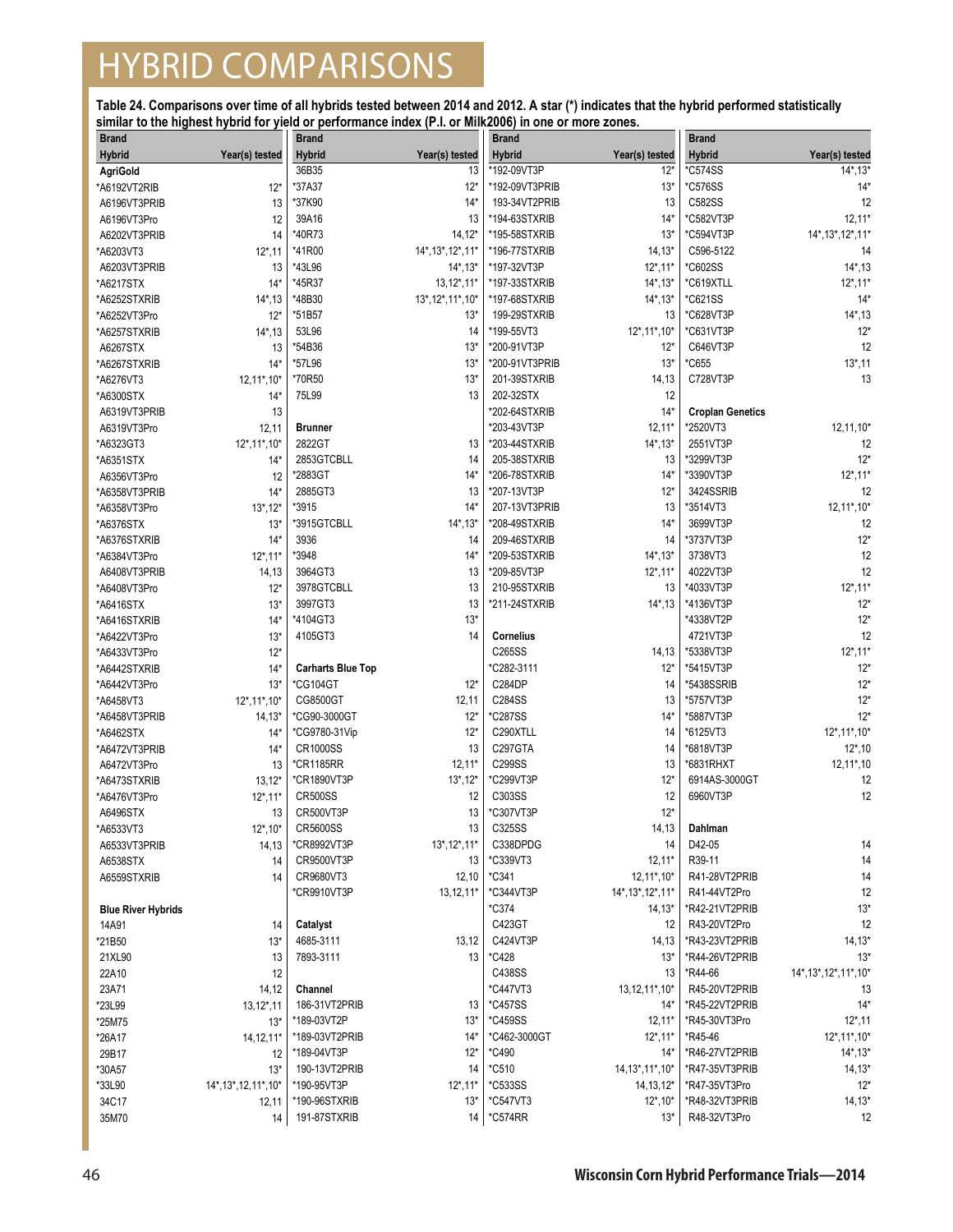| <b>Brand</b>     |                                   | <b>Brand</b>          |                             | <b>Brand</b>             |                    | <b>Brand</b>                |                            |
|------------------|-----------------------------------|-----------------------|-----------------------------|--------------------------|--------------------|-----------------------------|----------------------------|
| <b>Hybrid</b>    | Year(s) tested                    | <b>Hybrid</b>         | Year(s) tested              | <b>Hybrid</b>            | Year(s) tested     | <b>Hybrid</b>               | Year(s) tested             |
| *R52-03VT3PRIB   | $13*$                             | Dekalb                |                             | *38N88                   | 12,11*,10*         | *4130VT3P                   | $13*$                      |
|                  |                                   | DKC30-19RIB           | 13                          | *P0062AMX                | $14^*$ , $13^*$    | *4240VT2P                   | $14*$                      |
| Dairyland        |                                   | DKC31-01RIB           | 14                          | *P0062XR                 | $12*$              | *4240VT3P                   | $13*$                      |
| <b>DS1088</b>    | 14                                | DKC32-92RIB           | 14                          | P0094AMX                 | 14                 | 4640VT3PRIB                 | 14                         |
| DS1803           | 12                                | <b>DKC33-77</b>       | 12                          | *P0115AM1                | 13*, 12*, 11*      | *5340GT                     | $14*$                      |
| *DS1809          | $12*$                             | DKC33-78RIB           | 13                          | P0193AM                  | 14                 | 5480GT                      | 13                         |
| DS6409           | 14                                | DKC35-54RIB           | 13                          | *P0193HR                 | 13,12"             | 6010VIP3111                 | 13                         |
| DS6604           | 12                                | *DKC35-55             | $12*$                       | <b>P0392AMX</b>          | 13                 |                             |                            |
| DS6780           | 12                                | DKC36-30RIB           | 14                          | *P0448AM1                | $12*$              | <b>Foundation Direct</b>    |                            |
| *DS6805          | $14*$                             | *DKC38-03             | $12*$                       | *P0448AMX                | $14^*$ , 13 $*$    | *8544                       | $12^*$ , 11                |
|                  |                                   |                       |                             | *P0453AM                 |                    | *8830                       |                            |
| <b>DS6905</b>    | 14                                | *DKC38-04RIB          | $14, 13*$                   |                          | $14^*$ , $13^*$    |                             | 14, 12*, 11*, 10*          |
| *DS7085          | 14, 13, 12*                       | *DKC39-07             | $12^*$ , 11*                | *P0453HR                 | $12^*$ , 11*       | *88XX                       | $14*$                      |
| *DS7985          | $13,12*$                          | DKC39-07RIB           | 13                          | <b>P0496AMX</b>          | 14                 | 8936                        | 12                         |
| DS9093           | 14                                | DKC41-32RIB           | 14                          | *P0636AM                 | $14*$              | *HDS85                      | $14^*$ , $13^*$            |
| *DS9210SSX       | $12*$                             | DKC42-43              | 12                          | *P0636HR                 | $13*$              | <b>HDS95</b>                | 13                         |
| <b>DS9212SSX</b> | 13                                | *DKC42-72             | $12^*$ , 11 $*$ , 10 $*$    | *P0705XR                 | $13^*$ , $12^*$    |                             |                            |
| DS9303SSX        | 12                                | *DKC43-10             | $12*$                       | *P0832AMX                | $12*$              | <b>Foundation Organic</b>   |                            |
| <b>DS9305RA</b>  | 14                                | *DKC43-10RIB          | $14^*$ , 13 $*$             | *P0876HR                 | $13*$              | *8762UT                     | $14*$                      |
| <b>DS9306</b>    | 13                                | *DKC43-48             | $12*$                       | P0891AM1                 | 12                 | <b>EXP555</b>               | 13                         |
| <b>DS9307SSX</b> | 14                                | *DKC43-48RIB          | $13*$                       | *P0987AM1                | $13*$              | *OR8330                     | $14*$                      |
| <b>DS9311RA</b>  | 14                                | *DKC44-13RIB          | $14*$                       | *P0987XR                 | $12*$              | *OR8331                     | $14^*$ , $13^*$            |
| *DS9311SSX       | $13*$                             | <b>DKC46-20</b>       | 12                          | *P0993AM1                | $14^*$ , 13 $*$    | *OR8407                     | $12*$                      |
| *DS9383SSX       | $13^*$ , 12                       | *DKC46-20RIB          | $14^*$ , 13 $*$             | *P1151HR                 | $13^*$ , $12^*$    | *OR8513                     | $14, 13^*$ , 12*           |
| <b>DS9402SSX</b> | 12                                | *DKC47-35RIB          | $14*$                       | *P1184AM1                | $12*$              | *OR8544                     | $12*$                      |
| *DS9487RA        | $14^*$ , $13^*$                   | *DKC48-12             | $12^*$ , 11*                | *P1197AM                 | $14*$              | OR8575                      | 13                         |
| *DS9487SS        | $12*$                             | *DKC48-12RIB          | $14, 13*$                   | *P1221AMX                | $13*$              | OR8585                      | 14                         |
| DS9494SSX        | 12                                | *DKC48-37             | $12^*$ , 11, 10             | *P1257AMX                | $14*$              | *OR8660                     | $14*$                      |
| <b>DS9501RA</b>  | 13                                | *DKC49-30             | $12*$                       | *P1339AM1                | $14^*$ , 13 $*$    | OR8770                      | 14                         |
| *DS9501SSX       | $13,12*$                          | *DKC50-84RIB          | $14*$                       | *P1376XR                 | $13^*$ , $12^*$    | *OR8777                     | $14, 13*$                  |
| DS9604SSX        | 13                                | <b>DKC52-04</b>       | 12                          | *P1498AM1                | $14*$              | OR8810                      | 13                         |
| DS9610           | 13                                | *DKC52-30RIB          | $14*$                       | <b>P8210HR</b>           | 12                 | OR8833                      | 13,12                      |
|                  |                                   |                       |                             |                          |                    |                             |                            |
| *DS9614Q         | $13*$                             | *DKC52-61RIB          | $13*$                       | *P8622HR                 | $13*$              | OR8843                      | 14                         |
| DS9694RA         | 14                                | <b>DKC53-45</b>       | 12                          | P8673AM                  | 14                 | OR8926                      | 12                         |
| *DS9694SSX       | $13*$                             | *DKC53-56RIB          | $14^*$ , 13 $*$             | *P8906HR                 | 13*, 12*, 11*, 10* | OR8940                      | 12                         |
| *DS9703SSX       | $12*$                             | *DKC53-78             | $12,11*$                    | P8954AM                  | 14                 | OR8950                      | 13                         |
| *DS9713RA        | $14*$                             | DKC53-78RIB           | 13                          | *P9284AM                 | $14*$              |                             |                            |
| <b>DS9780Q</b>   | 13                                | *DKC54-38RIB          | $14*$                       | P9305AM                  | 14                 | <b>G2 Genetics</b>          |                            |
| *DS9789SSX       | $12*$                             | *DKC55-09             | $12^*$ , 11*                | *P9305YHR                | $13*$              | 3F-511                      | 12                         |
| <b>DS9791RA</b>  | 14,13                             | DKC55-09RIB           | 13                          | P9519AM                  | 13                 | 5H-289                      | 12                         |
| <b>DS9796</b>    | 13                                | *DKC57-75RIB          | $14^*$ , 13 $*$             | <b>P9519HR</b>           | 12                 | *5H-309                     | $12*$                      |
| <b>DS9809RA</b>  | 13                                | <b>DKC57-76</b>       | 12                          | *P9526AM                 | $14*$              | *5H-501                     | $12^*$ , 11 $*$ , 10 $*$   |
| <b>DS9898RA</b>  | 13                                | *DKC57-92RIB          | $14*$                       | *P9623HR                 | $12,11*$           | *5H-587                     | $12*$                      |
| DS9900SSX        | 14                                | DKC58-87RIB           | 14                          | *P9630AM1                | $12^*$ , 11*       | *5H-696                     | $12,10*$                   |
| *DS9992          | $12*$                             | *DKC59-92RIB          | $13*$                       | <b>P9644AMX</b>          | 14                 | *5H-797                     | $12^*$ , 11 $^*$ , 10 $^*$ |
| *EXP10006        | $14*$                             | *DKC60-67RIB          | $14*$                       | *P9675AMX                | $13^*$ , $12^*$    | *5H-806                     | $12*$                      |
| *EXP10509        | $14*$                             | *DKC61-16RIB          | $13*$                       | *P9690AM                 | $14*$              | *5H-890                     | $12*$                      |
| *EXP11302        | $12*$                             | DKC61-17              | 12                          | *P9690HR                 | $13*$              | *5H-902                     | $12*$                      |
| *HiDF3105Q       | $13^*$ , $12^*$ , $11^*$ , $10^*$ | *DKC62-08RIB          | $14^*$ , 13                 | *P9910AM1                | 14*, 13*, 12*, 11* | *5X-0004                    | $12*$                      |
| *HiDF3105RA      | $14*$                             | *DKC62-09             | $12^*$ , 11*                | *P9917AM1                | $12*$              | *5X-214                     | $12*$                      |
| *HiDF3108Q       | $12*$                             | *DKC62-97             | $12^*$ , 11 $*$             | *P9917AMX                | $14,13*$           | *5X-795                     | $12^*$ , 11*               |
| *HiDF3108RA      | $14^*$ , 13*                      | *DKC62-97RIB          | $13*$                       | *X1339XR                 | $12*$              | *5X-895                     | $12^*$ , 11 $*$ , 10 $*$   |
| *HiDF3110Q       | $12^*$ , 11*                      | DKC62-98RIB           | 13                          |                          |                    | 5X-903                      | 12                         |
| *HiDF3188RA      | $14*$                             | *DKC63-33RIB          | $14^*$ , 13*                | <b>Elk Mound</b>         |                    | *5Z-008                     | $12*$                      |
| *HiDF3197-7      | 14*, 13*, 12*                     | *DKC65-67RIB          | $13*$                       | 8100                     | 13                 | *5Z-198                     | $12*$                      |
| *HiDF3290-9      | $14^*$ , 13, 12 $*$               |                       |                             | 8715                     | 14                 | *5Z-407                     | $12*$                      |
| *HiDF3396SSX     | $13^*$ , $12^*$                   | <b>DuPont Pioneer</b> |                             |                          |                    | 5Z-802                      | 12                         |
| *HiDF3510SSX     | $14^*$ , 13*                      | *33F88                | $12,11^*$ , 10 <sup>*</sup> | <b>Federal Hybrids</b>   |                    |                             |                            |
| *HiDF3702-9      | 14, 13*, 12*, 11*                 | *35F37                | $13*$                       | 3540VT2P                 | 14                 | Garst                       |                            |
|                  |                                   |                       |                             |                          |                    |                             |                            |
|                  |                                   | *35F38                | 14, 13*, 11*, 10*           | *4030GTCBLL<br>*4130VT2P | $14*$<br>$14*$     | 84U55-3111<br>*85V88-3000GT | 12                         |
|                  |                                   | *36V53                | $12,11^*$ , 10*             |                          |                    |                             | $12^*$ , 11 $^*$ , 10 $^*$ |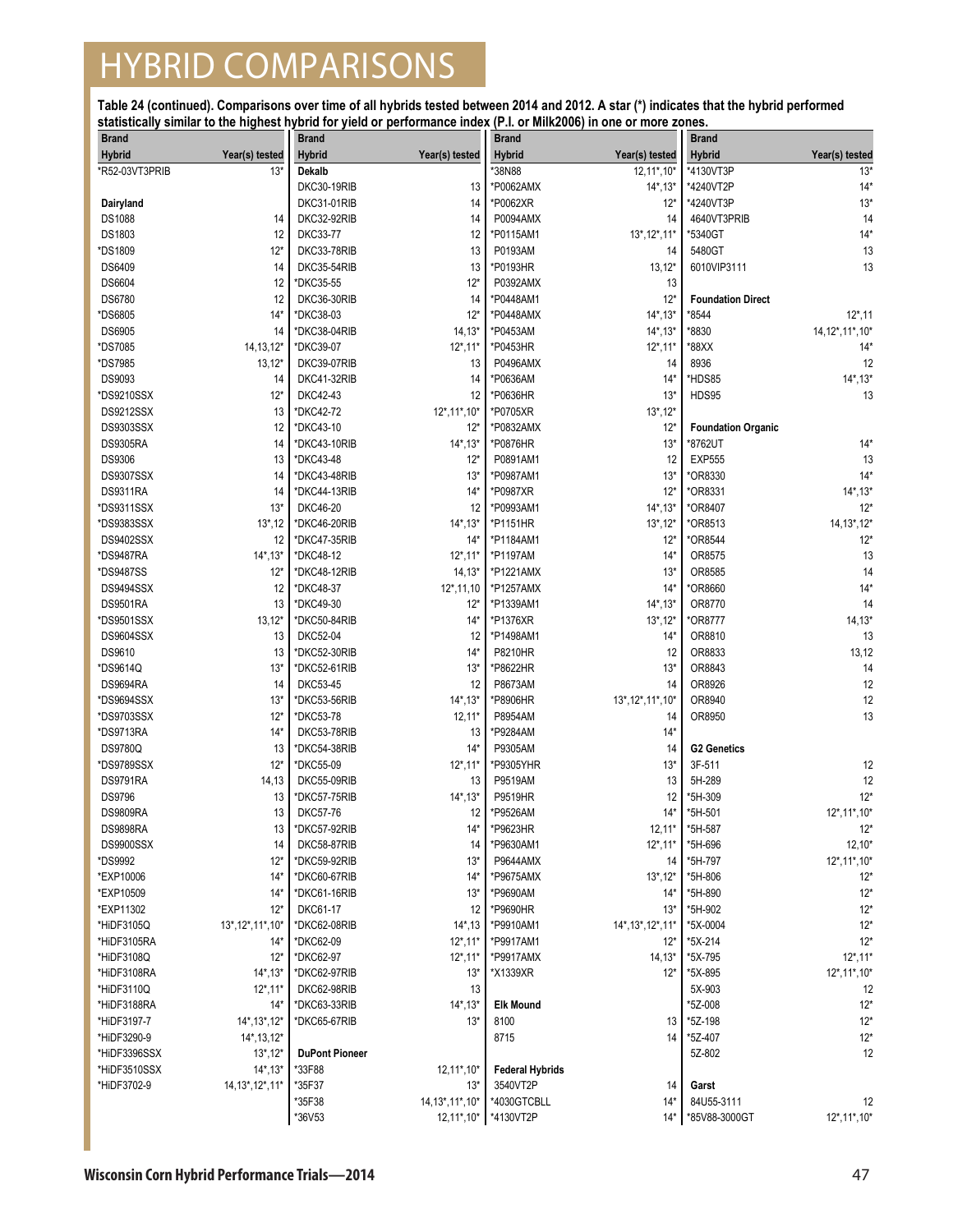| <b>Brand</b>          |                | <b>Brand</b>    |                    | <b>Brand</b>     |                    | <b>Brand</b>        |                 |
|-----------------------|----------------|-----------------|--------------------|------------------|--------------------|---------------------|-----------------|
| <b>Hybrid</b>         | Year(s) tested | <b>Hybrid</b>   | Year(s) tested     | <b>Hybrid</b>    | Year(s) tested     | <b>Hybrid</b>       | Year(s) tested  |
| 86H30-3111            | 12             | 4727STXRIB      | 12                 | *FS 50TV4RIB     | 13'                | <b>LG Seeds</b>     |                 |
| 87C68-3000GT          | 12             | *4879STXRIB     | $14,13*$           | *FS 51TX1RIB     | $14*$              | LG2362VT3           | 12,10           |
| 87W74-3000GT          | 12             | *4879VT3Pro     | $12*$              | *FS 52TX1RIB     | $14^*$ , 13        | *LG2414VT3Pro       | $13^*$ , 12     |
| *88R16-3000GT         | $12,11*$       | *5015STXRIB     | 14*,13*            | <b>*FS 53TV4</b> | 14, 13*, 12*, 11*  | LG2501VT3PRIB       | 14,13           |
| *89T43-3111           | $12*$          | *5015VT3Pro     | $12*$              | *FS 53TV4RIB     | $13*$              | *LG2501VT3Pro       | $12^*$ , 11*    |
|                       |                | *5157VT3Pro     | $12*$              | *FS 54ZX1RIB     | $14*$              | *LG2509GT3          | $12*$           |
| <b>Golden Harvest</b> |                | *5283STXRIB     | $14^*$ , 13        | *FS 55ZV4RIB     | $13*$              | LG2531VT3Pro        | 12              |
| *G01P52-3011A         | $14^*$ , 13    | *5339GT3        | $12^*$ , 11*       | *FS 56VX1RIB     | $14*$              | *LG2549VT3          | 12*, 11*, 10*   |
| *G02W74-3000GT        | $14, 13*$      | *5368G3VT3      | $12*$              | *FS 57QX1RIB     | $14^*$ , 13        | LG2549VT3PRIB       | 14,13           |
| G03W95--3000GT        | 13             | *5368VT3PRIB    | $14^*$ , 13 $*$    | FS 59SX1RIB      | 13                 | LG2602VT3P          | 12              |
| *G07B39-3111A         | $14*$          | 5428STXRIB      | 14                 | *FS 60ZX1RIB     | $14*$              | LG2602VT3PRIB       | 13              |
| *G07F23-3111          | $14^*$ , 13    | 5525VT3PRIB     | 13                 | FS 61JX1RIB      | 14                 | LG2620VT3           | 12              |
| G07V88-5122           | 14             | 5566STX         | 14                 | FS 62MV4RIB      | 13                 | LG2620VT3PRIB       | 13              |
| *G09E98-3000GT        | $14*$          | 5643VT3Pro      | 12,11              | *FS 62SX1RIB     | $14*$              | LG2636VT3P          | 12              |
| G09M49-5122           | 14             | *5688STX        | $13*$              | FS 63SX1RIB      | 13                 | LG2636VT3PRIB       | 13              |
| G10D98-3122           | 13             | 5688STXRIB      | 14                 | *FS E6301        | $13*$              | *LG2641VT3          | $12*$           |
| G10D98-3122(RIB)      | 14             | *5755STXRIB     | $14*$              | FS E6302         | 13                 | LG2641VT3PRIB       | 13              |
| *G12J11-3011A         | $14^*$ , 13    | 5785VT3PRIB     | 14,13              |                  |                    | *LG2642VT3          | $12*$           |
| G85A33-3220           | 13             | *5785VT3Pro     | $12*$              | Jung             |                    | LG2642VT3PRIB       | 13              |
| G85A33-3220RIB        | 14             | *5884VT3PRIB    | $14, 13*$          | *4D101RIB        | $14*$              | <b>LG5369RR</b>     | 14,12           |
| *G85L42-3110          | $14*$          | *5884VT3Pro     | $12*$              | 4D110RIB         | 14                 | *LG5408STX          | $13*$           |
| *G88M78-3110A         | $14, 13*$      | *5918STX        | $14*$              | *4D331RIB        | $14*$              | LG5408VT2PRIB       | 14              |
| G92T43-3111           | 13             | *5939G3VT3      | 12,11,10*          | *4VP726          | 13*, 12*, 11*, 10* | <b>LG5415STX</b>    | 14              |
| *G92T43-5222          | $14*$          | 5939VT3PRIB     | 13                 | *7S191RIB        | $14*$              | *LG5425STX          | $13*$           |
| G93H90-3000GT         | 14             | *6068STXRIB     | $14*$              | 7S252RIB         | 14                 | LG5444VT3PRIB       | 13              |
| G96A69-3000GT         | 13             | 6261STX         | 14                 | *7S316RIB        | $14,12*$           | <b>LG5460STX</b>    | 14              |
| G96A69-3111           | 14             |                 |                    | 7S429RIB         | 12                 | *LG5470STXRIB       | $14^*$ , $13^*$ |
| G97S12-5222           | 14             | Hughes          |                    | 7S555RIB         | 12                 | *LG5470VT3Pro       | $12*$           |
| G99Z33-3011A          | 13             | 2796GTV         | 12                 | 7S642RIB         | 14                 | *LG5499STXRIB       | $14^*$ , $13^*$ |
| G99Z33-5222A          | 14             | *2987-3000GT    | $14^*$ , 13 $*$    | *7S684RIB        | $14*$              | *LG5499VT3Pro       | $12*$           |
| H6240-3000GT          | 12             | *3953GT3        | $13*$              | 7S686RIB         | 14                 | LG5518VT2P          | 14              |
| *H6629-3111           | $12*$          | 4607GT3         | 13,12              | *7S711RIB        | $14*$              | LG5522VT3PRIB       | 14,13           |
| *H7069-3000GT         | $12*$          | *5456GT3        | 14*, 13*, 12*, 11* | *7V191           | $12,11*$           | *LG5522VT3Pro       | $12*$           |
| *H7317-3000GT         | $12*$          | *6132GT3        | $13^*$ , $12^*$    | 7V301            | 12                 | *LG5523STX          | $14*$           |
| *H7652-4011           | $12*$          |                 |                    | 7V348            | 12                 | LG5528VT3P          | 13              |
| *H9011-4011           | $12*$          | <b>InVision</b> |                    | *7V378RIB        | $14*$              | LG5533VT3P          | 13              |
| *SG1922-3011A         | $14*$          | *38SV4          | $12*$              | 7V457            | 12                 | *LG5541STXRIB       | $14*$           |
| SG3482-3111           | 14             | *43SV4          | $12^*$ , 11*       | 7V540            | 12                 | LG5579VT3PRIB       | 14              |
| *SH2642-3111          | 14*            | *46SV4          | $12*$              | *95-33VT3P RIB   | $13*$              | LG5591STXRIB        | 14              |
| *SI3232-3110          | $14*$          | *48S44          | $12^*$ , 11*       | *EXP39           | $13*$              | *LG5603STX          | $14*$           |
| *SI4282-3110          | $14*$          | *50SV4          | $12,11*$           | *HDS76V76RIB     | $14*$              | *LG5607VT2PRIB      | $14*$           |
| SJ5082-3111           | 14             | 52SV4           | 12                 | *HDS75V25RIB     | $14*$              | *LG5612STX          | $14*$           |
|                       |                | 53JV3NDS        | 12                 | *HDS76V50RIB     | $14*$              | *LG5618STXRIB       | $14*$           |
| <b>Great Lakes</b>    |                | *54VX1RIB       | $12,11*$           |                  |                    | LG5701VT3P          | 13              |
| 3510VT2PRIB           | 14             | *55ZV4          | $12*$              | Kussmaul         |                    | *LG5717VT2P         | $14*$           |
| 3591RR                | 13             | 56TX1RIB        | 12                 | *GL-999QuadVip   | $12,11*$           |                     |                 |
| *3827VT3PRIB          | $13*$          | *58MV4          | $12^*$ , 11*       | GL1007Quad       | 12                 | <b>Legacy Seeds</b> |                 |
| *3827VT3Pro           | $12*$          | *59SV4          | $12*$              | GL1008Quad       | 12                 | *L <sub>1943</sub>  | $14*$           |
| *3847VT2PRIB          | $14*$          | *60TV4          | $12^*$ , 11*       | *GL1010Quad      | $12*$              | *L2643              | $13*$           |
| 4006VT2PRIB           | 14             | *62K47NDS       | $12,11*$           | *GL802Quad       | $12,11*$           | L2643(RIB)          | 14              |
| *4006VT3Pro           | $12*$          | *62MV4          | $12^*$ , 11*       | *GL983GT         | $12*$              | *L2813              | $14*$           |
| *4041G3VT3            | 12*, 11*, 10*  | 63SV4           | 12                 | *GL990GT         | $12*$              | *L2910              | $13,12*$        |
| *4206STXRIB           | $13*$          | <b>FS 34TV4</b> | 12                 | *SB1002RR        | $13*$              | *L2999              | $12^*$ , 11 $*$ |
| *4250STX              | $14*$          | FS 34TV4RIB     | 13                 | SB1004VT3P       | 12                 | *L2999GTCBLL        | $13^*$ , 10 $*$ |
| 4282VT3PRIB           | 13             | *FS 36TV4RIB    | $13*$              | <b>SB1006RR</b>  | 13                 | L3009VT2P           | 12              |
| *4282VT3Pro           | $12^*$ , 11*   | *FS 38SV4RIB    | $14,13*$           | *SB1092RR        | $13*$              | *L3011              | 14*, 13*, 12*   |
| *4567VT3PRIB          | $13*$          | *FS 43SV4RIB    | $14,13*$           | <b>SB1098RR</b>  | 13                 | *L3022              | $14*$           |
| 4567VT3Pro            | 12             | *FS46SV4RIB     | $13*$              | SB995VT3         | 12                 | L3043               | 13              |
| 4646STXRIB            | 13             | FS 49SX1RIB     | 13,12              | SS1007RIB        | 12                 | *L3043(RIB)         | $14*$           |
| *4699VT3PRIB          | $14*$          | *FS 49TX1RIB    | $14*$              |                  |                    | *L3213              | $13*$           |
|                       |                |                 |                    |                  |                    |                     |                 |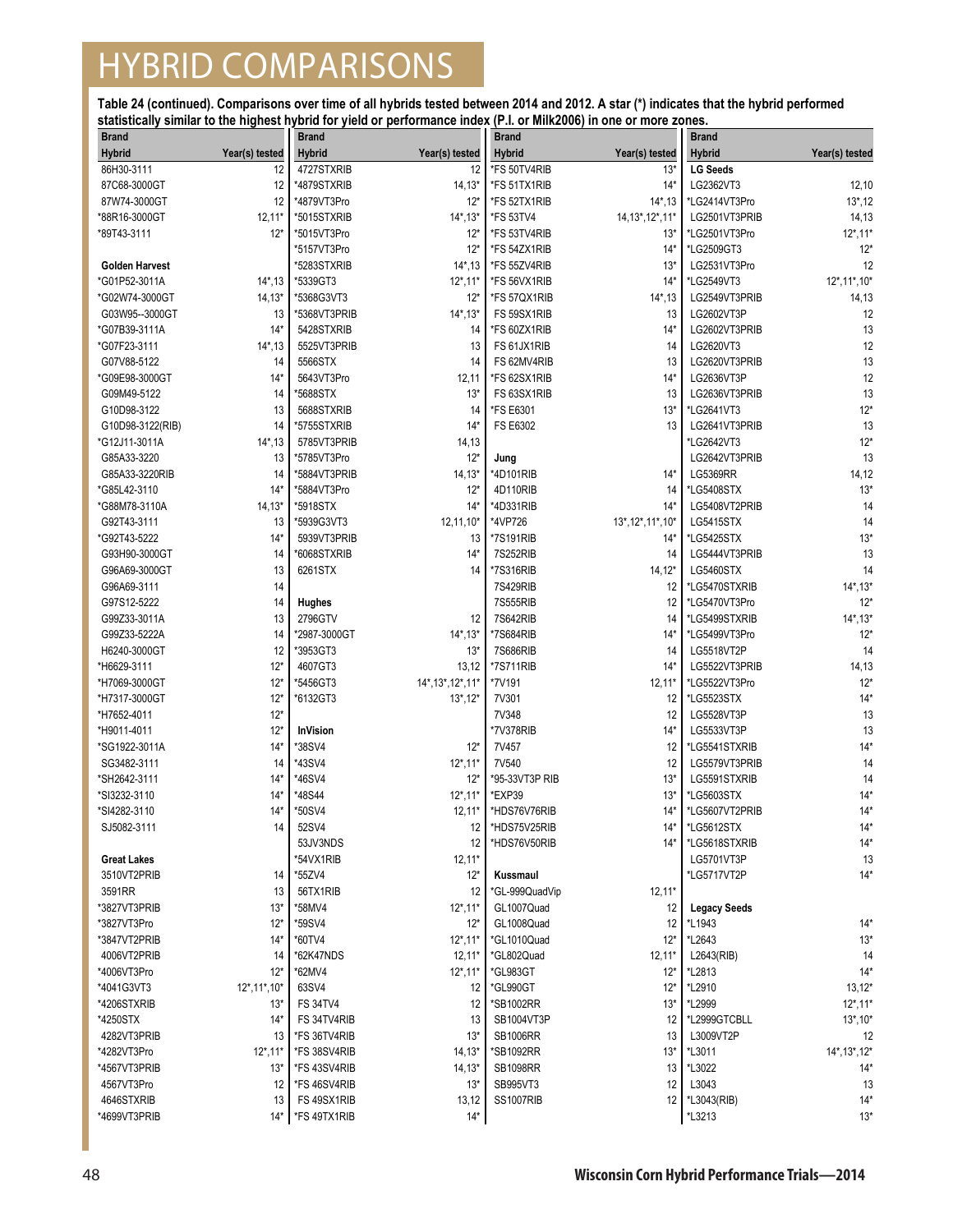| <b>Brand</b>            |                         | <b>Brand</b>          |                   | <b>Brand</b>  |                   | <b>Brand</b>    |                          |
|-------------------------|-------------------------|-----------------------|-------------------|---------------|-------------------|-----------------|--------------------------|
| Hybrid                  | Year(s) tested          | <b>Hybrid</b>         | Year(s) tested    | <b>Hybrid</b> | Year(s) tested    | <b>Hybrid</b>   | Year(s) tested           |
| *L3242-3111             | $12^*$                  | LR9197GENSSRIB        | 12                | MCT5663       | 14,13             | 2K395           | 14                       |
| L3311VT3P               | 12                      | *LR9297-VIP3111       | $13^*$ , $12^*$   | *MCT6153      | $14^*$ , $13^*$   | 2K595           | 13                       |
| L3423                   | 14                      | LR9300GENSSRIB        | 14                | MCT6583       | 14,13             | *2M678          | $12*$                    |
| *L3610VT3P              | $12^*$ , 11*, 10*       | *LR9307-VIP3111       | $12*$             |               |                   | 2P198           | 14                       |
| L3612                   | 14                      | LR9310GT              | 13,12             | Miller        |                   | 2P659           | 13                       |
| *L3712                  | $13^*$ , 12 $*$         | LR9384VT2PRIB         | 13                | *M01-41BRGA   | $14*$             | 2R157           | 12                       |
| *L3813                  | $13*$                   | LR9391GENSSRIB        | 12                | *M06-27BR     | $14*$             | *2R158          | $13*$                    |
| L3813(RIB)              | 14                      | *LR9392GT             | $13*$             | M27-30BRGV    | 14                | 2R158(RIB)      | 14                       |
| *L3844                  | $14*$                   | *LR9397VT3P           | $12*$             | M57-51BR      | 14                | 2R547           | 12                       |
| *L3851-3000GT           | $12*$                   | LR9397VT3PRIB         | 13                | *RX93-42      | $14*$             | 2R549           | 13                       |
| *L3910-3111             | $12*$                   | LR9402GENSSRIB        | 14                |               |                   | 2T108           | 12                       |
| L4014                   | 14                      | LR9405GENSSRIB        | 14,13             | <b>Munson</b> |                   | 2T386           | 12                       |
| L4113                   | 13                      | LR9410GENSSRIB        | 12                | *4215GTCBLL   | $12*$             | 2T496           | 12                       |
| *L4211VT3P              | $12*$                   | *LR9495VT3P           | $12*$             | *4485-3000GT  | $14,11*$          | 2T498           | 13                       |
| *L4343                  | $13*$                   | LR9495VT3PRIB         | 13                | *4485GTCBLL   | $12*$             | 2T498(RIB)      | 14                       |
|                         |                         |                       |                   | *4690         |                   |                 |                          |
| *L4343(RIB)<br>L4411VT3 | $14*$                   | *LR9496GENSSRIB       | $13*$             | *4893-3000GT  | $14, 12*$         | 2V357<br>*2V489 | 14<br>$14*$              |
|                         | 12<br>$14*$             | LR9497GENSSRIB        | 14<br>$14*$       |               | $14,13*$          |                 |                          |
| *L4433                  |                         | *LR94A01GTA           |                   | *5033-3000GT  | $12^*$ , 11*      | 2V709           | 13                       |
| L4513                   | 13                      | *LR9507GTCBLL         | $14^*$ , 13 $*$   | *5033-3111    | $14, 13*$         | 2V709(RIB)      | 14                       |
| *L5350                  | 14*, 13*, 12*, 11*, 10* | *LR9583RR             | $14*$             | *5237VT3P     | $12,11*$          | 2V717           | 13                       |
| *L5350-3122EZR          | $14*$                   | *LR9984-3122          | $13*$             | 5274          | 13                | 2Y189           | 14                       |
| *L5522                  | $13^*$ , 12 $*$         | *LR9993RR             | $12*$             | 5286VT2P      | 14                | 2Y479           | 13                       |
| *L5522(RIB)             | $14*$                   |                       |                   | 5396VT3P      | 12,11             | 2Y479(RIB)      | 14                       |
| *L5810                  | 14*, 13*, 12*, 11*      | Lemke                 |                   | 5462SS        | 14                | F2F665          | 12,10                    |
| L5943                   | 13                      | *2020                 | 13*, 12, 11, 10*  | 5547-3000GT   | 12                | *T12302XR       | $14*$                    |
| L5943(RIB)              | 14                      | *2027-3000GT          | $12^*$ , 11*      | 5581VT3P      | 13                | T12393S3        | 12                       |
| *L6012                  | $13*$                   | 2140                  | 12                | 5581VT3P(RIB) | 14                | *TMF2A637       | $14*$                    |
| *L6012(RIB)             | $14*$                   | 2190                  | 13                | 5731VT3P      | 14                | *TMF2H699       | 14*, 13*, 12*            |
| *L6331-3000GT           | $12*$                   | *3112RR               | $13,10*$          | *5764SS       | $13*$             | *TMF2H706       | $14*$                    |
| *L6913                  | $14*$                   | 3117VT3P              | 12                | 5803          | 14                | <b>TMF2H747</b> | 14,13                    |
| L6943                   | 13                      | 3150                  | 13,11,10          | 5819-3000GT   | 12                | *TMF2L533       | $12^*$ , 11 $*$ , 10 $*$ |
| *L6943(RIB)             | $14*$                   | 4048-Vip3111          | 12                | *5857-3000GT  | 14, 13*, 12*, 11* | *TMF2L538       | $14^*$ , $13^*$          |
| *L7253                  | $14^*$ , $13^*$         | 4212RR2               | 12                | *6048SS       | $14*$             | *TMF2Q413       | $14^*$ , $13^*$          |
|                         |                         | *5160                 | 13*, 12*, 11*, 10 | 6094VT3P      | 12                | *TMF2Q717       | $12,11^*$ , 10*          |
| <b>Legend Seed</b>      |                         | *6110                 | $13,10*$          | *6143-3000GTA | $14*$             | *TMF2R196       | $14*$                    |
| *LR9000-3000GT          | $12^*$ , 10*            | 7010                  | 12                | 6213SS        | 13                | *TMF2R447       | $14, 13*$                |
| 47J107-3000GT           | 12                      | 7030                  | 12                | 6213SS(RIB)   | 14                | *TMF2R720       | $13*$                    |
| JSC30J286               | 14                      |                       |                   | 6358-3000GT   | 13                | *TMF2R720(RIB)  | $14*$                    |
| *JSC30J495              | $14*$                   | <b>Masters Choice</b> |                   | 6471-3122     | 13                | *TMF2R737       | $14^*$ , $13^*$          |
| *JSC30J501              | $14*$                   | *MC4050               | $13,12^*,11^*$    | *6482VT3P     | $14*$             | *X12201S3       | $12*$                    |
| *JSC30J590              | $14*$                   | MC4280                | 12 <sup>12</sup>  | *6488GT       | $14*$             | *X12330VT       | $12*$                    |
| <b>JSC30J595</b>        | 14                      | *MC4560               | $12^*$ , 11*      | 6496VT3P      | 14                | X12403M         | 13                       |
| *JSC40J501RR            | $14*$                   | *MC4564               | $13*$             | 6639-3111     | 13                | *X12421S2       | $14*$                    |
| *JSC40J592VT2PRIB       | $14*$                   | *MC480                | $14*$             | 6642SS        | 13                | X12501S3        | 12                       |
| JSC47104-3122           | 14                      | *MC4880               | $13*$             | 6642SS(RIB)   | 14                | X12569RR        | 12                       |
| *JSC47J104-3000GT       | $12^*$ , 11 $*$         | *MC5250               | 14*, 13, 12*, 11* | *6744VT3P     | $13*$             | *X12712S2       | $13*$                    |
| *JSC47J104-3122         | $13*$                   | *MC527                | $12*$             | *6824RR       | $14*$             | X13116          | 14                       |
| JSC47J486GTCBLL         | 14                      | *MC534                | $14^*$ , 13 $*$   | 6892SS        | 14                | *X13209S3       | $13*$                    |
| *LNG9500RR              | $14*$                   | *MC535                | $12^*$ , 11, 10*  | 6901VT3P      | 14                | X13319S3        | 13                       |
| <b>LNG9505RR</b>        | 14                      | *MC5370               | $13*$             | M483-3000GT   | 13                | *X13526VX       | $14*$                    |
| *LNG9595                | $14*$                   | MC590                 | 12,10             |               |                   | *X13551S2       | $13*$                    |
| *LR 9292GENSSRIB        | $13^*$ , $12^*$         | *MC6470               | $14*$             | Mycogen       |                   | X13665VX        | 14                       |
| *LR4J087-VIP3111        | $13^*$ , $12^*$         | *MCT3221              | $14,13*$          | 2A507         | 13                | X14504S2        | 14                       |
| *LR55A89GTCBLL          | $14*$                   | MCT4054               | 14                | 2A509         | 14                | *X20891         | $12*$                    |
| LR9004-3000GT           | 12                      | *MCT4211              | $14^*$ , 13 $*$   | 2A627         | 14                | *X29601         | $13*$                    |
| *LR9090-3000GT          | $12^*$ , 11 $*$         | *MCT4564              | $14*$             | 2D355         | 12                |                 |                          |
| *LR9090-VIP3111         | 14*                     | <b>MCT480</b>         | 13                | *2G164        | $13*$             | <b>NK Brand</b> |                          |
| *LR9090-VIP3220         | $13*$                   | *MCT4884              | $14*$             | *2G192        | 13*, 12*, 11*     | *N19L-3110A     | $14^*$ , 13 $*$          |
| *LR9098GENSSRIB         | $12*$                   | *MCT527VIP3111        | $14*$             | *2J238        | $13^*$ , 12       | N20Y-3000GT     | 12                       |
| *LR9100-VIP3111         | $12,11*$                | *MCT5375              | $14*$             | 2J238(RIB)    | 14                | N20Y-3220       | 14,13                    |
|                         |                         |                       |                   |               |                   |                 |                          |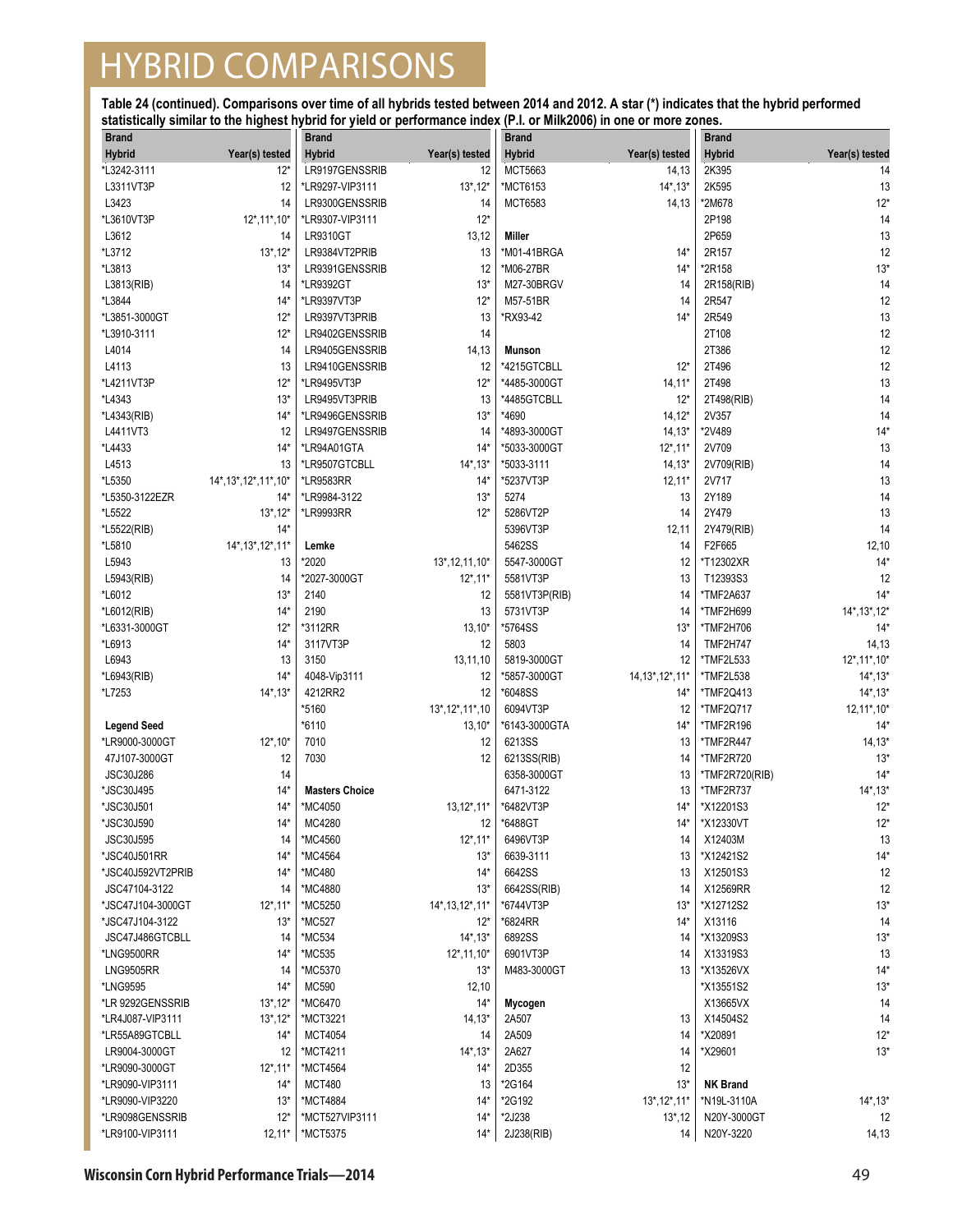| <b>Brand</b>              |                         | <b>Brand</b>   |                         | <b>Brand</b>           |                                | <b>Brand</b>           |                         |
|---------------------------|-------------------------|----------------|-------------------------|------------------------|--------------------------------|------------------------|-------------------------|
| <b>Hybrid</b>             | Year(s) tested          | <b>Hybrid</b>  | Year(s) tested          | <b>Hybrid</b>          | Year(s) tested                 | <b>Hybrid</b>          | Year(s) tested          |
| *N23M-3110A               | $14, 13*$               | *5D-198AMX     | $14*$                   | *OB4100GT3A            | $14*$                          | PiP/Steyer             |                         |
| *N24A-3000GT              | $12*$                   | *5F-008        | $14, 13*$               | OB4106GT3              | 14                             | 3183                   | 13                      |
| N29T-3111                 | 12                      | *5F-091        | $14*$                   | OB5098-3111            | 14                             | 4292                   | 14                      |
| *N29T-3220                | $14*$                   | *5F-198        | $14*$                   |                        |                                | 4292(GENVT2Pro)        | 13                      |
| N31H-3000GT               | 14                      | *5F-200        | $14*$                   | Organic                |                                | *4292(GENVT3Pro)       | $12*$                   |
| *N36A-3000GT              | $13*$                   | *5F-295        | $14*$                   | *UW Check B            | 14*, 13*, 12*, 11*, 10*        | 4295                   | 13,12                   |
| N36A-3111                 | 14                      | *5F-399        | $14*$                   | <b>UW Check B-Hand</b> |                                | 4298                   | 14                      |
| N37S-3000GT               | 13                      | 5F-612         | 14                      | Weed                   | 14*, 13*, 12*, 11*, 10*        | *4392                  | $14, 13*$               |
| N42Z-3011A                | 13                      | *5F-709        | $14*$                   | *UW Check C            | $14*$                          | 4396                   | 13                      |
| N42Z-5222A                | 14                      | 5F-805         | 14                      | <b>UW Check C-Hand</b> | $14*$                          | *5202                  | 14, 13, 12*, 11*        |
| *N45P-3011A               | $14^*$ , 13 $*$         | *5F-811        | $14^*$ , 13 $*$         | Weed                   |                                | 5503                   | 13                      |
| N49W-3000GT               | 14                      | *5H-202        | $13^*$ , 12*            |                        |                                | 5506                   | 14                      |
| N50K-3000GT               | 13                      | *5H-399        | 14, 13*, 12*            | PIP                    |                                | *8308                  | $13*$                   |
| *N54H-3111                | $13,12*$                | *5H-502        | 14*, 13*, 12, 11*, 10*  | *3085(3000GT)          | $13*$                          | X8303                  | 14                      |
| *N59B-3111A               | $14*$                   | *5H-610        | $13*$                   | *3085(GTCBLL)          | $12,11*$                       |                        |                         |
| N60F-3111                 | 14                      | *5H-707        | $13*$                   | *3190(3000GT)          | $12,11*$                       | Pilgrim                |                         |
| *N61P-3000GT              | $13,12^*,11^*$          | *5H-805        | $13*$                   | *3190(VIP3111)         | $14^*$ , $13^*$ , $12^*$       | 8011GT                 | 12                      |
| N61P-5122                 | 14                      | *5H-806        | 14*, 13*, 12*           | *3287                  | $13*$                          | *8301-3000GT           | 14*, 13*, 12*           |
| N63H-3111                 | 13                      | *5H-903        | $13*$                   | *3388                  | $14,13*$                       | 8599                   | 14                      |
| *N63R-3000GT              | $12*$                   | *5H-905        | 14*, 13*, 12*, 11*, 10* | 3787                   | 12                             | *8801-3000GT           | $13*$                   |
| N64M-5122                 | 14                      | *5L-802        | $14*$                   | 4096                   | 12                             | *9100-3000GT           | $12^*$ , 11*            |
| *N65D-3122                | $13*$                   | *5X-193        | $13^*$ , $12^*$         | *4097(Vip3111)         | $14, 13, 12*$                  | *9601GTCBLL            | $13,12*$                |
| *N70J-3011A               | $14,13*$                | *5X-698        | $14^*$ , 13             | *4198(Vip3111)         | $13,12*$                       |                        |                         |
| N75H-5122A                | 14                      | *5X-812        | $13^*$ , 12             | 4393                   | 13                             | <b>Power Plus</b>      |                         |
| *SG1922-3011A             | $14*$                   | *5X-894        | 14*, 13*, 12*           | *4399                  | $13,12*$                       | 1H37Q                  | 12                      |
| SG3482-3111               | 14                      | *5Y-196        | $14*$                   | *4400                  | $14*$                          | 1M45AMRW-R             | 14                      |
| *SH2642-3111              | $14*$                   | *5Z-002        | $14*$                   | 4494                   | 14                             | *2V56AMX               | $14^*$ , $13^*$         |
| *SI3232-3110              | $14*$                   | *5Z-0105       | $13*$                   | 4496                   | 13                             | 4B32AMX                | 12                      |
| *SI4282-3110              | $14*$                   | 5Z-0106        | 14                      | 4497                   | 14                             | *4G46AMX               | $14^*$ , $13^*$         |
| SJ5082-3111               | 14                      | *5Z-0801       | $14*$                   | 5000                   | 12                             | *4J93AM                | $13*$                   |
|                           |                         | *5Z-0906       | $14*$                   | *5001                  | $12,11*$                       | *4J95AMX               | $14*$                   |
| NuTech                    |                         | *5Z-091        | $13*$                   | 5205                   | 12,11                          | *5C17AMXT              | $14*$                   |
| *0A-205                   | $13*$                   | *5Z-109        | $13*$                   | 5206                   | 12                             | *6P75AXMT              | $14*$                   |
| 0A-907                    | 13                      | *5Z-111        | $14*$                   | 5300                   | 14                             |                        |                         |
| *3A-496                   | $14*$                   | *5Z-1205       | $13^*$ , 12             | 5302                   | 12                             | <b>Prairie Brand</b>   |                         |
| *3A-8801                  | $12*$                   | 5Z-200         | 13                      | 5303                   | 12                             | 1010VT3                | 12                      |
| 3A306                     | 14                      | *5Z-510        | $14*$                   | 5305                   | 12                             | 822SX                  | 12                      |
| *5B-290                   | 14*, 13*, 12*, 10*      | *5Z-612        | $13*$                   | *5308                  | $13^*$ , $12^*$                | 851SX                  | 12                      |
| *5B-410                   |                         | 5Z-707         | 14                      | 5403                   | 13                             | 867RR                  | 12                      |
| *5B-604                   | $12*$<br>$12*$          | *5Z-709        | $13*$                   | *5405                  | $14^*$ , $13^*$                | *892SX                 | $12*$                   |
| 5B-798                    |                         | *5Z-713        | $14*$                   | *5804                  | $14^*$ , 12, 11 $^*$ , 10 $^*$ | *920GT3                | $12*$                   |
| *5B-888                   | 12<br>$13*$             | *5Z-9605       | $13*$                   | *7114                  | $12,11*$                       | 971                    | 12                      |
|                           |                         |                |                         | *8204                  | $14,12*$                       |                        | $12*$                   |
| *5N-001<br>*5N-0302       | 13,12*,11,10*           |                |                         | *8206                  | $12*$                          | *981VT3                | 12                      |
|                           | $14*$                   | O'Brien        | $12*$                   | 8295                   | 12                             | 992SX                  |                         |
| *5N-186                   | $12,11^*$ , 10*         | *OB1097        |                         | *8306                  | $14^*$ , $13^*$                |                        |                         |
| *5N-197                   | 13*, 12*, 11*, 10*      | OB1125         | 13                      | *8311                  | $14^*$ , 13                    | <b>Prairie Hybrids</b> |                         |
| *5N-406                   | $13,12^*,11^*$          | OB1710         | 12                      | 8410                   | 14                             | *1452                  | $13, 12^*, 11$          |
| *5N-803                   | 14*, 13*, 12*, 11*, 10* | OB2309HXT      | 13                      | *8414                  | $13*$                          | *2554                  | $14*$                   |
| *5N-907                   | $12*$                   | *OB4089        | $12*$                   | EX3381                 | 12                             | *3074                  | 12,11*,10               |
| *5N-910                   | $12*$                   | OB4093GT3      | 13                      | X3485                  | 14                             | 3104                   | 14                      |
| 5N-9404                   | 13                      | OB4097GT3      | 12                      | X3488                  | 14                             | *353                   | 13,12                   |
| *5N-9802                  | $13*$                   | OB4107         | 12                      | X3585                  | 14                             | *5200                  | 14*, 13*, 12*, 11*, 10* |
| 5V-0508                   | 14                      | *OB5098        | $13*$                   | *X4595                 | $14*$                          | *5879                  | $12,11*$                |
| 5V-195                    | 14                      | OB5102-3111    | 12,11                   | X4596                  | 14                             | *6212                  | $13^*$ , $12^*$         |
|                           |                         | OB5105         | 12                      | *X4597                 | $14*$                          | 6344                   | 14,13                   |
| <b>NuTech/G2 Genetics</b> |                         | OBX1111        | 13                      | X5304                  | 14                             | *6903                  | $13*$                   |
| *3D-802                   | $13*$                   | *OBX1306       | $13*$                   | X5404                  | 14                             | *7204                  | $14*$                   |
| *3D-909                   | $13,12*$                | *OBX1315VT3Pro | $13*$                   | *X5505                 | $14*$                          | *8229                  | $14*$                   |
| *3F-198                   | $13*$                   | *OBX1396GT3    | $13*$                   | X8509                  | 14                             |                        |                         |
| 5D-109                    | 14                      | OB4094-3122    | 14                      |                        |                                |                        |                         |
|                           |                         |                |                         |                        |                                |                        |                         |